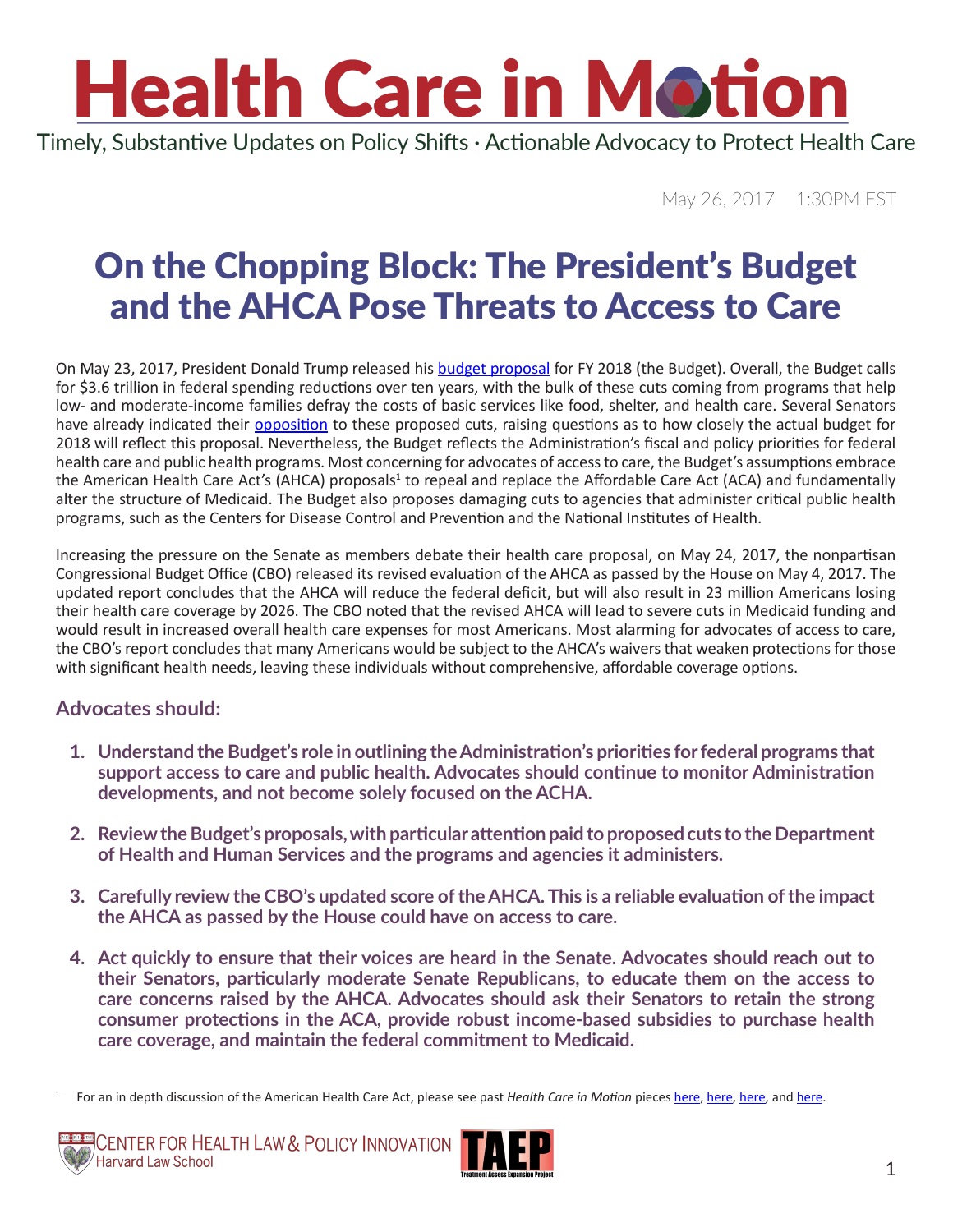### **Role of the President's Budget Proposal**

The President's Budget includes significant cuts to many programs that are critically important to vulnerable populations. Fortunately, however, these alarming proposals do not automatically result in cuts to these programs, as Congress holds the "power of the purse" and is the only branch of government that may enact legislation to increase or decrease federal spending. Thus, the President's Budget is merely a recommendation to the legislative branch, which Congress may modify or even ignore altogether. Under the normal budget process, the President works with the [Office of Management and](https://www.whitehouse.gov/omb/budget) [Budget](https://www.whitehouse.gov/omb/budget) (OMB) to put together a detailed budget that outlines the proposed spending and revenues for each federal agency, including any funding increases or cuts. The Budget also customarily sketches out fiscal and budgetary priorities for the next ten years and may contain policy and legislative recommendations for Congress to enact in order meet the fiscal goals.

Congress then has full latitude to make changes to the budget or to ignore it altogether. In recent years the Republican Congress simply refused to take up then-President Barack Obama's budget proposals, instead using a series of budgetary maneuvers to keep the government funded under their own spending priorities. While the Administration and both chambers of Congress are all controlled by the Republicans, early signs indicate that Congress is unlikely to adopt Trump's Budget exactly as proposed. Even some Republican Senators, such as [Dean Heller](https://www.heller.senate.gov/public/index.cfm/offices) (R-NV), [Lindsey Graham](https://www.lgraham.senate.gov/public/index.cfm/contact) (R-SC), and [Rob](https://www.portman.senate.gov/public/index.cfm/contact-form) [Portman](https://www.portman.senate.gov/public/index.cfm/contact-form) (R-OH), have already signaled their [opposition](http://thehill.com/policy/finance/334757-gop-senators-knock-trumps-budget-proposal) to the deep cuts proposed in the Budget.

Nevertheless, advocates should be alarmed by the cuts and policy changes proposed in the President's Budget, as it demonstrates the Administration's continued interest in deconstructing the ACA and making significant changes to Medicaid. In particular, advocates should review the fiscal and policy recommendations set forth in the **Budget** for the Department of Health and Human Services (HHS) and the programs HHS administers, such as the Affordable Care Act (ACA), Medicaid, and public health programs.

### **No Funds Included for Affordable Care Act Programs**

Notably absent from the Budget are any funds needed to support key ACA programs that help provide access to care for low-income individuals. For example, the Budget does not include any requests for funds necessary to continue the ACA's subsidy programs. Instead, it includes a sharp decline in spending for ACA programs, resulting from an assumption that the President will be able to sign the AHCA<sup>2</sup> into law prior to the start of FY 2018. The Budget assumes that the ACA's costsharing reductions will be eliminated, and that the ACA's income-based subsidies will be replaced by the AHCA's age-based tax credits. As a result, the Budget contains a \$1.25 trillion reduction in spending over ten years through the AHCA's changes to ACA programs that help provide access to care for low- and moderate-income individuals.

These proposed cuts are worrisome for advocates of access to care. Most immediately, the Budget does not alleviate any of the concerns voiced by insurers presently setting premium rates for the 2018 plan year. Insurers have been increasingly [worried](http://www.reuters.com/article/us-usa-healthcare-companies-idUSKBN1802UB) that the Trump Administration will not take sufficient action to stabilize the ACA's Marketplaces in time for them to take any new changes to our health care system into account when deciding the price of premiums. The Budget appears to confirm these fears by failing to request the funds necessary to continue the ACA's subsidy programs. Insurers have already begun requesting premium [increases](https://www.vox.com/policy-and-politics/2017/5/17/15655532/voxcare-insurers-rate-hikes) for 2018, and the Budget's continued uncertainty is likely to spur more insurers to follow suit or potentially exit the Marketplaces, leaving consumers with no options for coverage.

More broadly, the Budget reflects President Trump's continued insistence on repealing and replacing the ACA with legislation that will reduce access to care, particularly for those living with chronic illnesses and disabilities. The Budget specifically applauds the House for passing the AHCA and notes that the President "is committed to working with Congress to pass a real health care reform that will benefit all Americans." This is the strongest signal yet that, even if the AHCA fails to pass, that the Administration will work to undermine the ACA instead of bolstering it.

<sup>2</sup> For a discussion of the AHCA as passed by the House, please see our previous *Health Care in Motion* piece [here](http://www.chlpi.org/wp-content/uploads/2013/12/HCIM_05_05_2017.pdf).



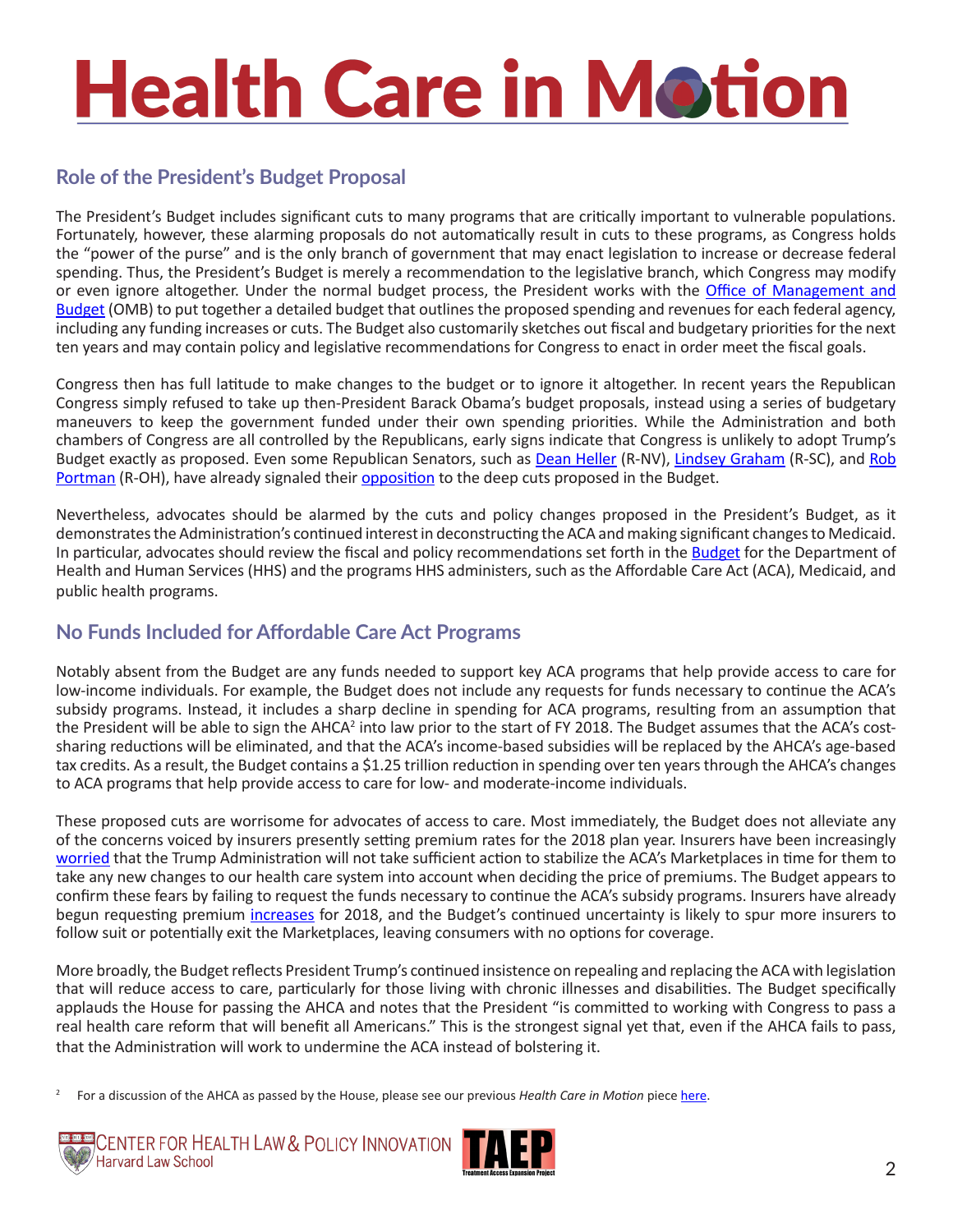### **Steep Cuts to Medicaid**

Advocates already alarmed by House Republicans' efforts to reform Medicaid should be deeply concerned about Trump's proposals with respect to Medicaid. The Budget demonstrates the Administration's support for fundamentally altering the financing of Medicaid from an entitlement structure to a capped system by giving states a choice between a per capita cap or a block grant. While this proposal is already included in the AHCA, the Budget would limit federal Medicaid funding even further.

[Comments](http://www.businessinsider.com/trump-white-house-2018-fiscal-year-budget-mick-mulvaney-call-2017-5) by OMB Director Mick Mulvaney specified that this would be achieved by reducing the rate at which the per capita cap or block grant would grow over time, leading to even deeper cuts than under the AHCA. Supporting Director Mulvaney's statements, the Budget outlines a reduction of \$610 billion in federal spending for Medicaid over ten years. While at first blush this may appear to overlap with \$839 billion cut in federal funding contemplated by the AHCA, the picture is far more concerning. The \$610 billion in cuts to Medicaid are **in addition** to the cuts proposed in the AHCA. The two cuts together would amount to a total cut of more than \$1.4 trillion in federal Medicaid funding over ten years. Medicaid would be cut roughly in half by 2027, when the program is projected to cover [87 million](https://www.americanprogress.org/issues/economy/news/2017/05/23/432851/trump-budgets-attack-people-disabilities/) individuals under current law, causing tens of millions of individuals to lose coverage through the program.

Such a dramatic reduction in funding for Medicaid is alarming for proponents of access to care. Capped federal financing for Medicaid is especially problematic for higher cost individuals, such as those living with chronic illnesses and disabilities. States would be responsible for all costs above the federal cap, which would be particularly problematic in states facing tight budgets. Under the Budget's policy proposals, states would be given more authority to limit access to Medicaid, such as reducing enrollment, services, and/or by adding [work requirements](http://www.cbpp.org/blog/a-medicaid-work-requirement-would-block-poor-families-from-care) and other barriers to obtaining health care. This is particularly concerning for individuals living with chronic illnesses and disabilities, who account for about [half of Medicaid](http://www.cbpp.org/research/health/house-republican-proposals-to-radically-overhaul-medicaid-would-shift-costs-risks-to)  [spending](http://www.cbpp.org/research/health/house-republican-proposals-to-radically-overhaul-medicaid-would-shift-costs-risks-to). While the Budget touts this as additional flexibility for states to tailor their program to better provide care for the neediest individuals, any purported additional flexibility is useless without financial support and will only translate in the flexibility to cut eligibility and services.

#### **Public Health Funding Dramatically Reduced**

The Budget also contains a staggering volume of cuts to public health programs that are critical to promoting the health of all Americans. The [National Institutes of Health](https://www.nih.gov/) (NIH) would receive a cut of over 20%, with funding for 2018 reduced by \$5.8 billion from 2017 levels. As the NIH is the largest public funder of biomedical research in the world, this would result in fewer breakthrough treatments being developed. This is concerning for those living with chronic conditions, as the NIH has been integral in conducting research necessary to develop treatments to address and prevent serious illnesses. Further, the Budget would reduce funding for the [Centers for Disease Control and Prevention](https://www.cdc.gov/) (CDC) for 2018 by \$1.3 billion. This proposal would decrease the CDC's capacity to control and eliminate public health outbreaks.

The Budget would also scale back the nation's commitment to providing care for people living with HIV by cutting the [Ryan](https://hab.hrsa.gov/about-ryan-white-hivaids-program/about-ryan-white-hivaids-program)  [White Program](https://hab.hrsa.gov/about-ryan-white-hivaids-program/about-ryan-white-hivaids-program) by \$59 million in 2018. Ryan White is the nation's safety net for people living with HIV, and provides care and treatment to those that cannot afford it otherwise. The Budget would eliminate Ryan White sub-programs that work to address the unique treatment concerns of those living with HIV in remote areas, as well as those co-infected with both HIV and hepatitis c. This is in stark contrast to prior budget signals from the [Trump Administration](http://www.nbcnews.com/feature/nbc-out/amid-dramatic-cuts-hiv-aids-funding-spared-new-trump-budget-n734711), which had indicated that HIV funding might be spared.

Another concerning area of the Budget are the cuts proposed to the [Substance Abuse and Mental Health Services](https://www.samhsa.gov/)  [Administration](https://www.samhsa.gov/) (SAMHSA). Funding for SAMHSA would be reduced by \$399 million in 2018 despite the raging opioid epidemic.

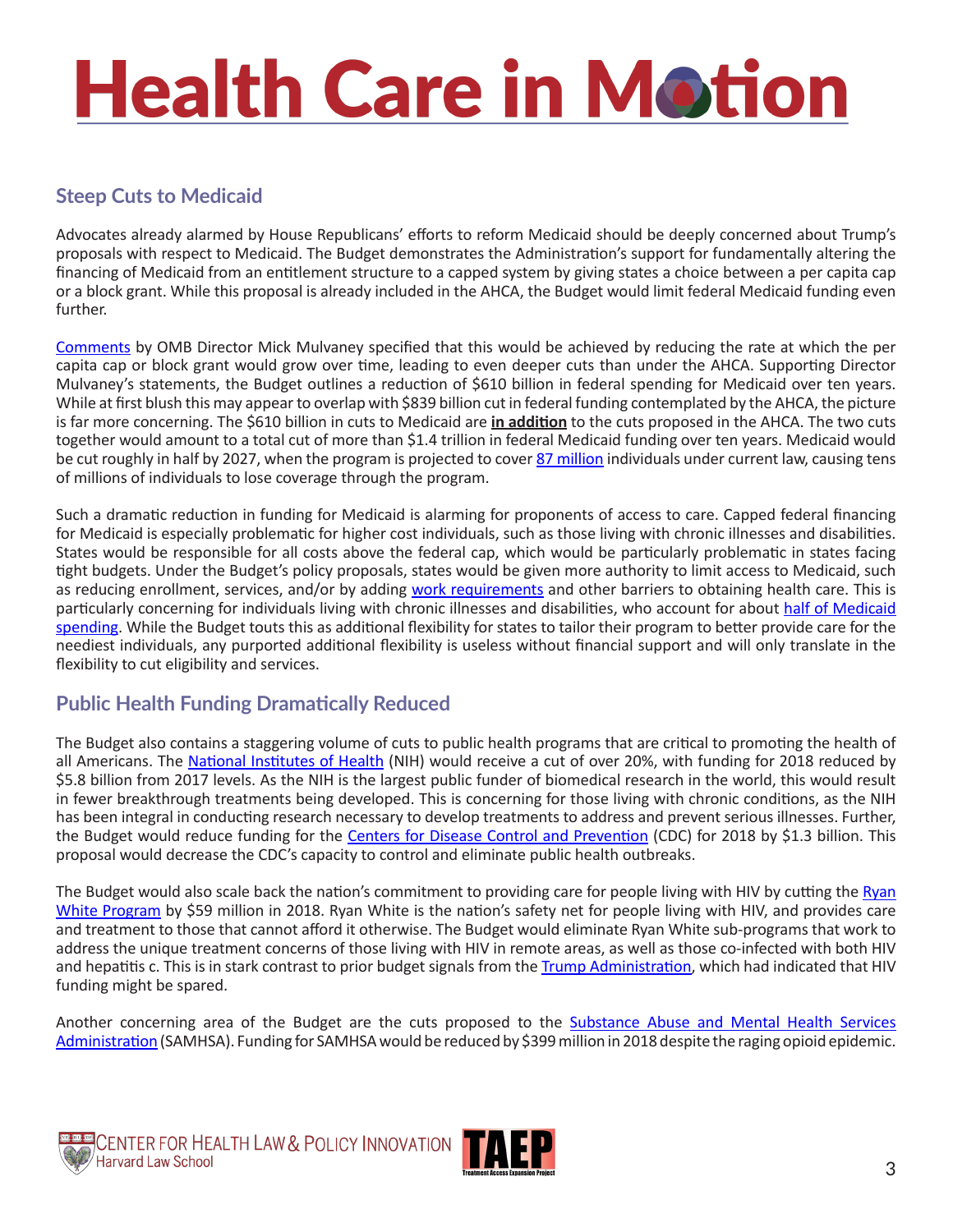As even the Budget itself notes, an estimated 21 million Americans need treatment for a serious substance abuse problem. While the Budget does include a 2% increase in drug treatment spending, this includes \$500 million already authorized by the  $21<sup>st</sup>$  [Century Cures Act](https://www.washingtonpost.com/news/powerpost/wp/2016/12/07/congress-passes-21st-century-cures-act-boosting-research-and-easing-drug-approvals/?utm_term=.d2bc111db173). By counting the spending previously authorized for drug treatment, which was intended as a supplement, the Budget would effectively cut spending on substance use treatment. The Budget's lack of additional funding for substance use treatment is particularly concerning, as the nation is currently experiencing an unprecedented opioid [epidemic](https://www.hhs.gov/sites/default/files/Factsheet-opioids-061516.pdf). SAMHSA's funding reductions would also come with a reduction of \$116 million for the Community Mental Health Services Block Grant, which provides funding for states to treat those living with serious mental illnesses. Overall, the Budget's proposed cuts would make it more difficult for SAMHSA to address the needs of individuals living with substance abuse disorders and mental illnesses.

#### **Congressional Budget Office Releases Evaluation of the AHCA as Passed by the House**

On May 23, 2017, the [Congressional Budget Office](https://www.cbo.gov/sites/default/files/115th-congress-2017-2018/costestimate/americanhealthcareact.pdf) (CBO), along with the [Joint Committee on Taxation](https://www.jct.gov), released its revised ["score"](https://www.cbo.gov/publication/52752) of the AHCA, reflecting the version of the bill as passed by the House on May 4, 2017.<sup>3</sup> The CBO estimates that the AHCA will reduce federal deficits by \$119 billion between 2017 and 2026. However, these saving will come at a significant cost to access to care, with 23 million Americans estimated to lose coverage by 2026. In addition, the CBO estimates that if the AHCA were signed into law, the federal government would spend \$834 billion less on Medicaid. This cut to Medicaid is likely to result in fewer benefits for enrollees and tightened eligibility requirements as states struggle to compensate for the reduction in federal support.

#### **Millions of Americans to Lose Coverage**

The CBO's new score largely mirrors its previous estimates of the AHCA's coverage impacts. Overall, the AHCA, as currently written, is expected to have a negative effect on access to care. By 2026, 23 million fewer Americans would have health coverage. In 2026, 6 million fewer Americans would be insured on the individual market. Meanwhile, 14 million fewer Americans would receive health coverage from Medicaid. Another 3 million Americans would lose their employer-sponsored coverage, because the AHCA would eliminate the requirement that employers over a certain size offer health insurance as a benefit to their full-time employees.

In its report, the CBO notes that the substantial drop in coverage on the individual Market is due to the AHCA's policy changes. Specifically, the CBO finds that because of the AHCA's shift in subsidy structure, which would result in substantially lower subsidies for most people as these subsidies scale by age rather than by income, fewer lower income individuals will be able to afford to purchase health care coverage. The CBO predicts that while the number of uninsured will increase broadly, older Americans with incomes less than 200% of the federal poverty level will be hit particularly hard by the shift from the ACA to the AHCA. This is because the AHCA would allow insurers to charge much higher premiums based on age, while the subsidies provided to these individuals will not be robust enough to offset rising premiums.

#### **Nearly Half of Americans will Face Weakened Consumer Protections**

Perhaps the largest change in the CBO's estimates concern the effect of the AHCA's provisions that allow states to waive the Essential Health Benefits (EHB) requirement and allow insurers to scale premiums based on health status.<sup>4</sup> The CBO's report determines that about half of the population lives in states that would acquire waivers to either remove or weaken protections for people living with pre-existing conditions, including reducing the scope of the requirement that insurers cover EHB and/or by allowing insurers to charge those living with pre-existing conditions higher premiums.

<sup>4</sup> For a discussion of the AHCA's waivers, please see our previous *Health Care in Motion* piece [here.](http://www.chlpi.org/wp-content/uploads/2013/12/HCIM_04_28_2017.pdf)





<sup>3</sup> For a discussion of the CBO's report on a previous version of the AHCA, please see our previous *Health Care in Motion* piece [here.](http://www.chlpi.org/wp-content/uploads/2013/12/Health-Care-in-Motion_03_14_2017.pdf)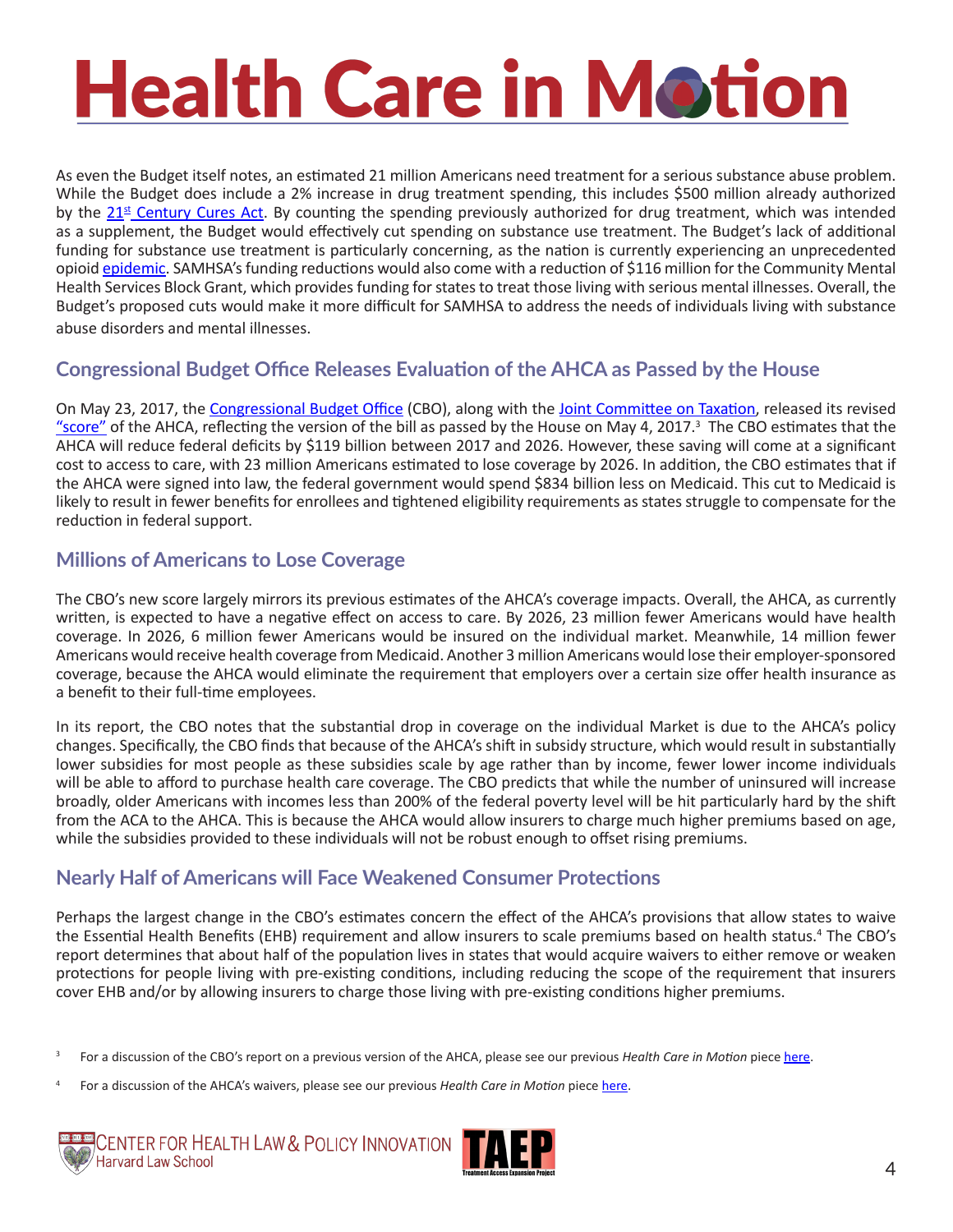The CBO notes that about [one-sixth](https://www.cbo.gov/system/files/115th-congress-2017-2018/costestimate/hr1628aspassed.pdf#page=7) of the population would be subject to higher premiums based on their health status. For those living with pre-existing conditions, such as chronic illnesses or disabilities, the CBO finds that these individuals would be unable to purchase comprehensive coverage due to the substantially increased cost as a result of their state's waiver.

The CBO notes that the additional funds allocated by the AHCA to help these individuals afford coverage would likely be insufficient to offset the rise in premiums. The CBO's evaluation underscores the harm to access to care the AHCA would have on individuals living with chronic illnesses and disabilities, particularly those with lower incomes. These individuals are the most likely to face exorbitantly higher premiums under the proposed waivers and find themselves unable to access the treatment and care they need. Insurers will be able to effectively exclude these individuals from purchasing private insurance by charging premiums that impose significant financial barriers to access to care. Advocates should educate their Senators about how the AHCA's waivers would leave those living with serious health needs without options for affordable health coverage. Advocates should emphasize that the AHCA's funds set aside to reduce costs for those facing increased premiums due to their health status is insufficient, and that allowing states to tie premiums to an individual's health will leave these individuals without access to care.

Additionally, the CBO found that about [half](https://www.cbo.gov/system/files/115th-congress-2017-2018/costestimate/hr1628aspassed.pdf#page=6) of the population lives in states that would substantially weaken the EHB package that insurers are required to cover in the individual insurance market. The report concludes that insurers are not likely to offer plans that include benefits not required by state law, and will include fewer benefits overall. As a result, because benefits like prescription drugs, mental health and substance use disorder treatment, and maternity care will likely no longer be covered in these states, consumers will see large increases in out-of-pocket spending and will choose to forego these services when possible. Further, the CBO notes that the ACA's ban on annual and lifetime limits and the cap on annual out-ofpocket costs would no longer apply to benefits not defined as essential, leaving consumers with fewer financial protections and increased health care costs. This will impact Americans living with chronic conditions and disabilities particularly hard, as these individuals need affordable access to a comprehensive benefits package in order to manage their conditions.

The CBO's report highlights how the AHCA's waivers will substantially reduce access to care and leave those with significant health needs behind. The adoption of waivers is the main reason why the CBO found a small reduction in the increase of those that will lose insurance than under previous versions of the AHCA.<sup>5</sup> Because they will be charged lower premiums based on their health status and can enroll in skimpier plans that exclude benefits they do not expect to use, the CBO expects that more healthy individuals will enroll in individual market coverage. This means that compared to the earlier versions of the AHCA, the loss in coverage would be concentrated among Americans living with serious health needs.

Further, for those that can afford the increased cost of coverage, individuals that expect to use the health system more frequently will face substantial increases in out-of-pocket spending. As the CBO [explains,](https://www.cbo.gov/system/files/115th-congress-2017-2018/costestimate/hr1628aspassed.pdf#page=7) out-of-pocket payments for those with relatively high health care spending, such as individuals living with chronic conditions, would increase the most in states that obtain waivers. This is because the waivers of EHB will allow insurers to offer less generous benefits, causing enrollees to pay out-of-pocket for services that are no longer covered. Additionally, as the ACA's ban on lifetime and annual limits and the cap on annual out-of-pocket costs only apply with respect to EHB, benefits and services not defined as essential under a state's waiver will no longer enjoy these protections.

#### **Huge Cuts to Medicaid**

The CBO predicts that the AHCA will cut federal spending on Medicaid by \$834 billion or 16.7% over the next ten years. This drop in spending would largely be due to the AHCA changing Medicaid from an entitlement funding structure to a capped system, as well as a reduction in spending for Medicaid expansion enrollees. As discussed above, this decrease

5 The CBO's previous report found that the AHCA would cause 24 million individuals to lose coverage by 2026.